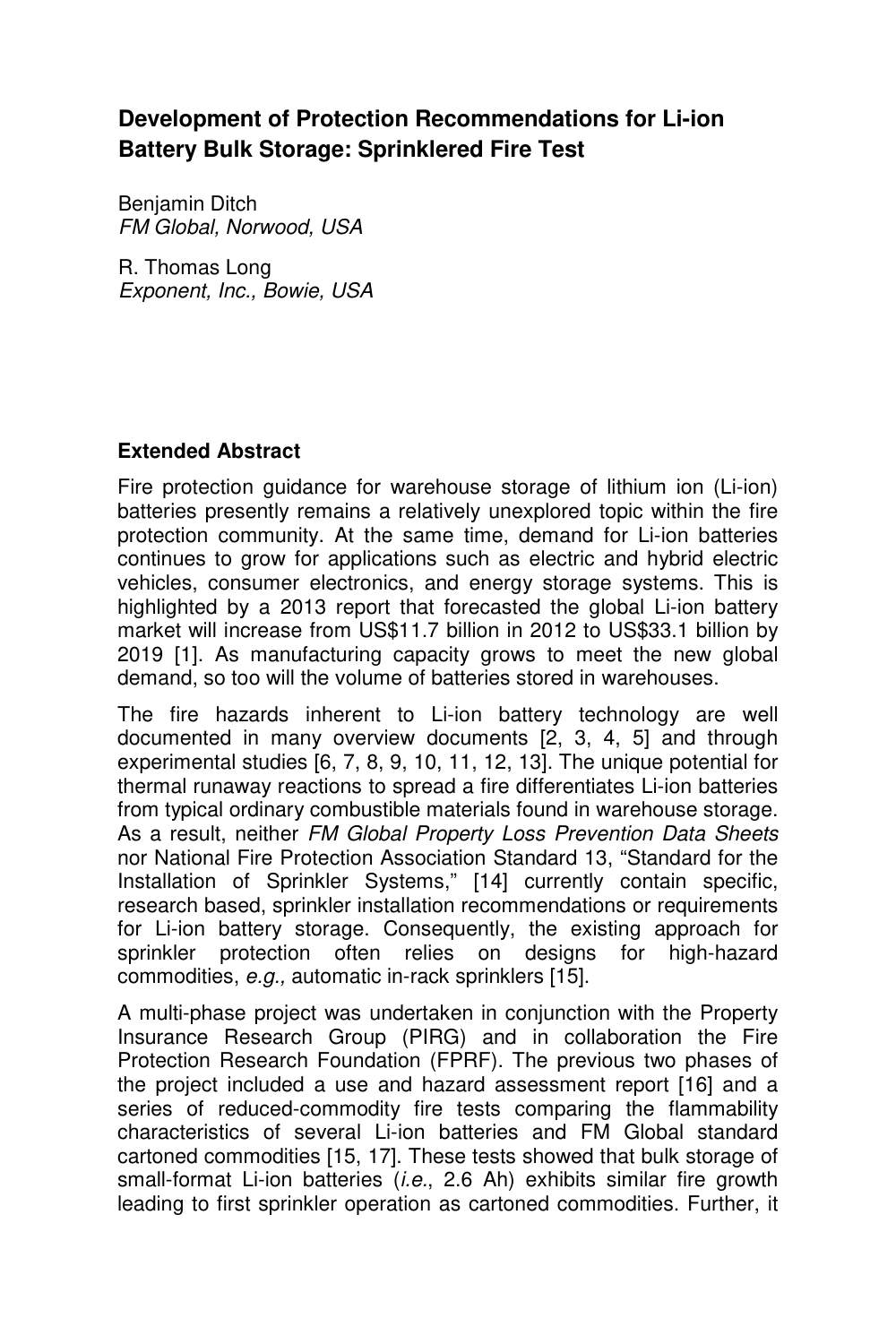was determined that the time required for significant involvement of Li-ion batteries was slower than the typical sprinkler response. These conclusions provided the basis for sprinkler protection recommendations for small-format Li-ion batteries in bulk storage, with the goal of suppressing the fire before the anticipated time of involvement of Li-ion batteries.

The current project enhances the ceiling-only sprinkler protection options following large-scale sprinklered fire test experience of cartoned Li-ion batteries. Protection recommendations for warehouse storage of cartoned Li-ion batteries have been developed through fire testing and comparison to analogous commodities with similar hazard characteristics. A unique approach was developed that incorporated four different fire test evaluations, ranging from small- to large-scale, with the goal of extending the application of a successful large-scale fire test to additional types of Li-ion batteries. A reduced-commodity test evaluated the flammability characteristics of large-format, 20 Ah Li-ion polymer batteries, compared to FM Global's standard commodities and previously tested small-format Li-ion batteries.

The performance of ceiling-level sprinkler protection was then assessed with a large-scale sprinklered fire test of the large-format 20 Ah polymer pouch batteries. Two supplemental tasks reinforced the sprinkler protection guidance resulting from the large-scale fire test. The impact of internal ignition within a pallet load of batteries versus the external ignition typically used in large-scale fire testing was assessed through small-scale testing. Finally, the effectiveness of sprinkler water at suppressing a fire at a later stage of battery involvement than could be achieved in the large-scale test was assessed through intermediatescale testing.

Based on the experimental results, adequate protection can be achieved for storage of cartoned Li-ion batteries stored solid pile, palletized, or in racks up to 4.6 m (15 ft) under a ceiling up to 12.2 m (40 ft) high. Ceiling-level sprinkler protection options include K320 or K360 L/min/bar<sup>1/2</sup> sprinklers (K22.4 or K25.2 gpm/psi<sup>1/2</sup>) @ 2.4 bar (35 psi). Sprinklers should be quick-response, pendent, and have a 165<sup>o</sup>F (74<sup>o</sup>C) nominal temperature rating. This guidance applies to all small- and large-format batteries testing throughout this project.

The full technical report can be download at www.fmglobal.com/researchreport. A summary report is also available at http://www.nfpa.org/lithiumbatteryhazards.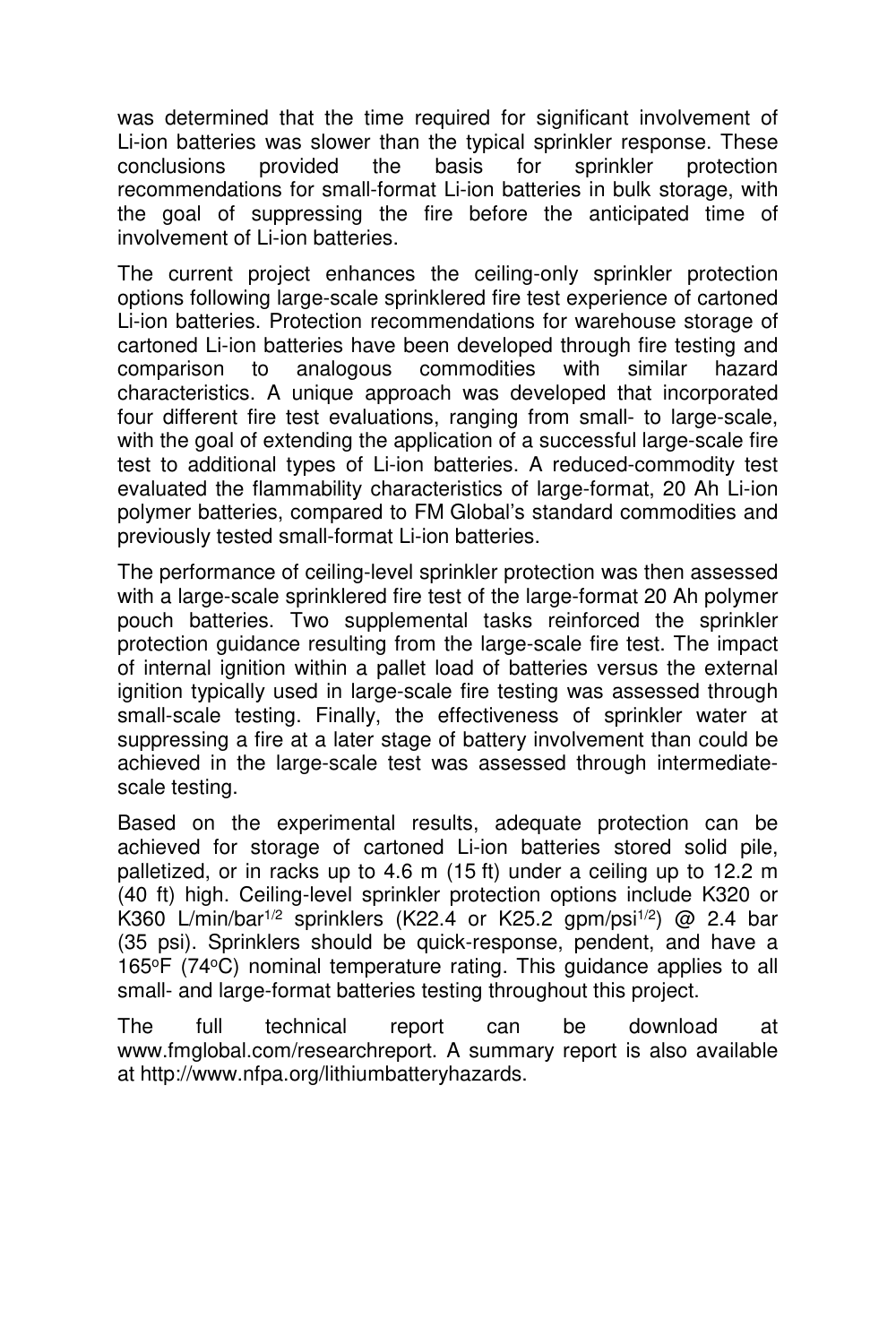## **References**

- [1] Transparency Market Research, "Global Lithium Ion Battery Market - Industry Analysis, Size, Share, Growth, Trends, and Forecast 2013 - 2019," Transparency Market Research, 2013.
- [2] M. Buser, "Lithium Batteries: Hazards and Loss Prevention,"  $S+S$ Report International, pp. 10-17, February 2011.
- [3] R. T. Long, M. Kahn, and C. Mikolajczak, "Lithium-Ion Battery Hazards," Fire Protection Engineering, pp. 22-36, 4th Quarter 2012.
- [4] D. Lisbona and T. Snee, "A Review of Hazards Associated with Primary Lithium and Lithium-Ion Batteries," Process Safety and Environmental Protection, vol. 89, no. 6, pp. 434-442, November 2011.
- [5] National Highway Traffic Administration (NHTSA), "Chevrolet Volt Battery Incident Overview Report," Washington DC, DOT HS 811 573, January 20, 2012.
- [6] C. Arbizanni, G. Gabrielli, and M. Mastragostino, "Thermal Stability and Flammability of Electrolytes for Lithium-ion Batteries," Journal of Power Sources, vol. 196, no. 10, pp. 4801-4805, May 2011.
- [7] S.M. Summer, "Flammability Assessment of Lithium-Ion and Lithium-Ion Polymer Battery Cells Designed for Airfcraft Power Usage," U.S. Department of Transportation Federal Aviation Administration, Springfield VA, DOT/FAA/AR-09/55, 2010.
- [8] E.P. Roth, C. Crafts, D.H. Doughty, and J. McBreen, "Advanced Technology Development Program for Lithium-Ion Batteries: Thermal Abuse Performance of 18650 Li-Ion Cells," Unlimited Release SANDIA REPORT SAND2004-0584, March 2004.
- [9] D.P. Abraham, E.P. Roth, R. Kostecki, and D.H. Doughty, "Diagnostic Examination of Thermally Abused High-Power Lithiumion Cells," Journal of Power Sources, vol. 161, pp. 648-657, 2006.
- [10] P. Ribiere, S. Grugeon, M. Morcrette, S. Boyanov, S. Laruelle, and G. Marlair, "Investigation on the Fire-Induced Hazards of Li-ion Battery Cells by Fire Calorimetry," Energy and Environmental Science, vol. 5, pp. 5271-5280, 2012. DOI: 10.1039/clee02218k
- [11] F. Larsson, P. Andersson, and B.-E. Mellander, "Lithium-Ion Batter Aspects on Fires in Electrified Vehicles on the Basis of Experimental Abuse Tests," Batteries, vol. 2, no. 9, 2016. DOI: 10.3390/batteries2020009